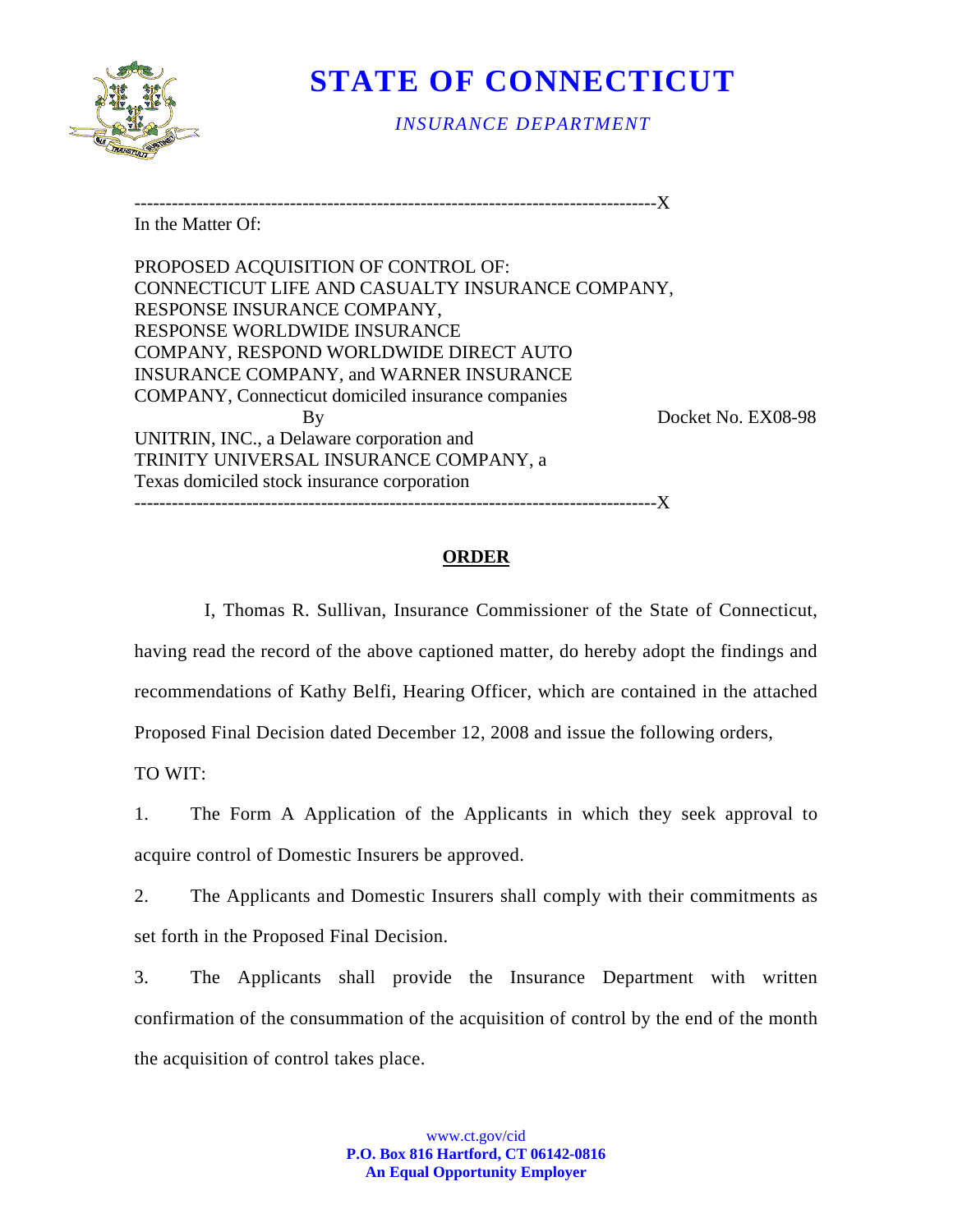4. For a period of two (2) years, the Applicants shall file semiannually with the Insurance Department, commencing six months from consummation of the transaction, a report under oath of its business operations in Connecticut, including but not limited to, any change to the business of the Domestic Insurers; employment levels; changes in offices of the Domestic Insurers; any changes in location of its operations in Connecticut; charitable contributions made to Connecticut entities; and, notice of any statutory compliance or regulatory actions taken by other state regulatory authorities against the Applicants and the Domestic Insurers.

5. The Applicants should provide the Department with the names and titles of those individuals who will be responsible for filing an amended Insurance Holding Company System Annual Registration Statement pursuant to section 38a-138-10 of the Regulations of Connecticut State Agencies.

6. Within thirty (30) days following the end of the month in which the Proposed Acquisition is consummated, the Domestic Insurers shall file a request for a waiver of the requirements of section 38a-136(i) of the Connecticut General Statutes.

7. Within fifteen (15) days following the end of the month in which the Proposed Acquisition is consummated, the Domestic Insurers shall file an amended Insurance Holding Company System Annual Registration Statement pursuant to section 38a-138- 10 of the Regulations of Connecticut State Agencies.

8. If the Proposed Acquisition is not consummated within three (3) months of the date of this Order and the Applicant intends to consummate the Proposed Acquisition, the Applicants shall submit to the Commissioner a statement, which shall include (1) the reason for the Applicants' inability to consummate the Proposed Acquisition; (2) any material changes in the information contained in the Form A Application; and (3) the current financial statements of the Applicants and the Domestic Insurers.

2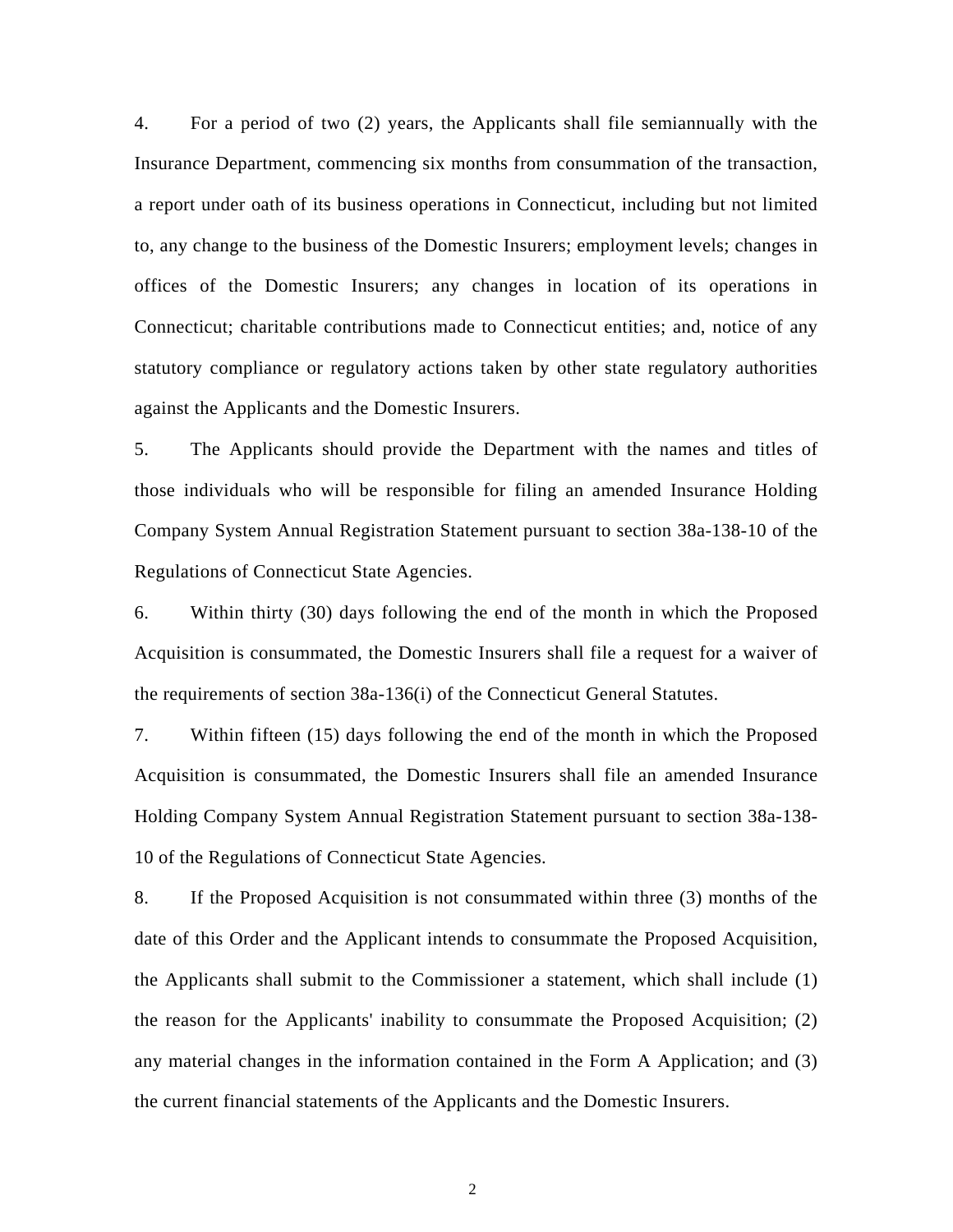9. The Domestic Insurers shall, at all times, maintain their books, records and assets in Connecticut pursuant to Connecticut Law unless otherwise approved by the Commissioner.

10. Within two (2) years following the closing of the acquisition, Unitrin will file applications with the Department seeking its approval of the redomestication of at least two (2) of the Domestic Insurers to a state or states to be determined.

11. The Applicants shall pay expenses incurred by the Insurance Commissioner in connection with the Insurance Department's review of the captioned transaction pursuant to sections 38a-132(a)(3) and 38a-132(c) of the Connecticut General Statutes.

Dated at Hartford, Connecticut, this  $\beta$  day of December, 2008

 Thomas R. Sullivan Insurance Commissioner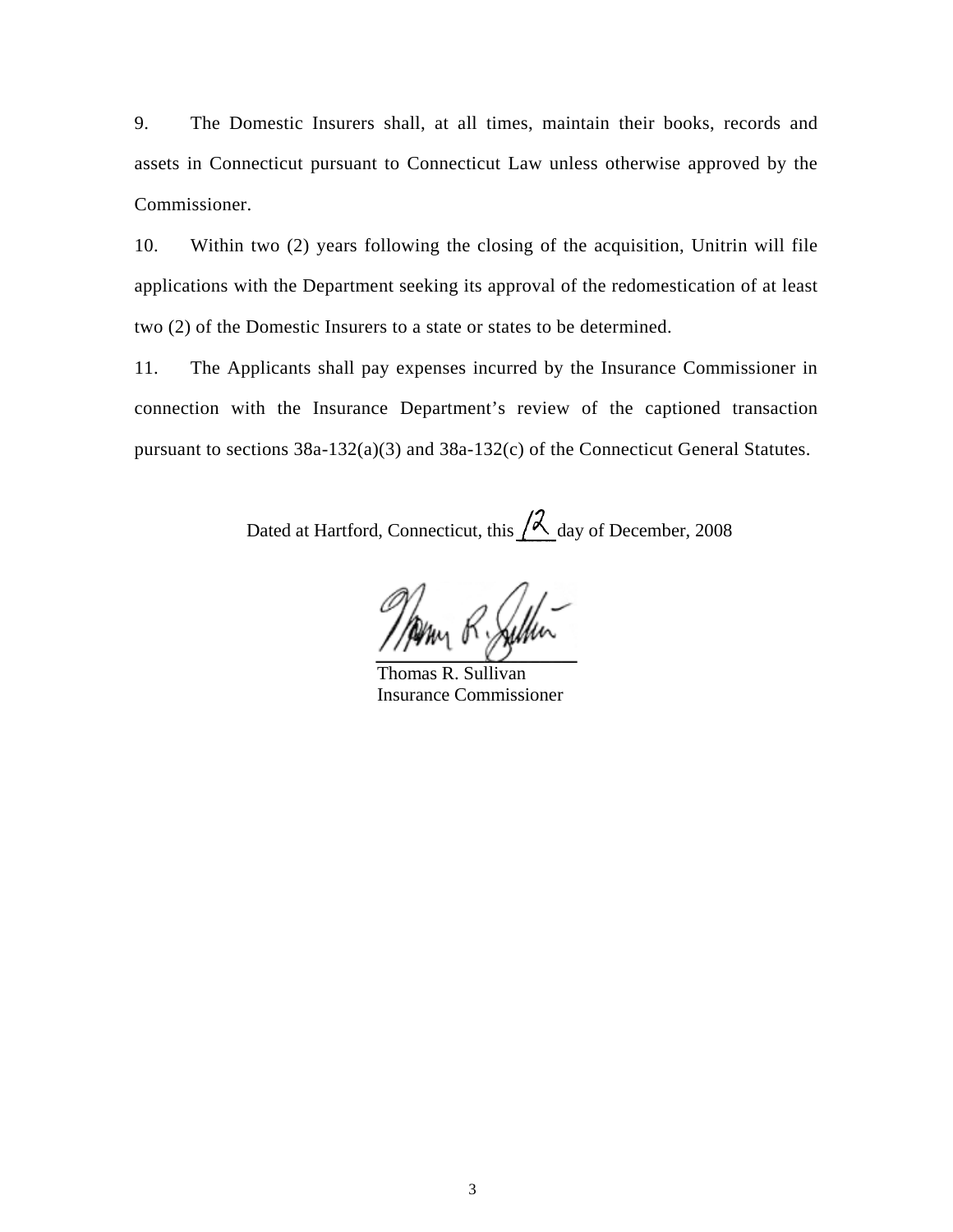

# **STATE OF CONNECTICUT**

*INSURANCE DEPARTMENT* 

------------------------------------------------------------------------------------X

In the Matter Of:

PROPOSED ACQUISITION OF CONTROL OF: CONNECTICUT LIFE AND CASUALTY INSURANCE COMPANY, RESPONSE INSURANCE COMPANY, RESPONSE WORLDWIDE INSURANCE COMPANY, RESPOND WORLDWIDE DIRECT AUTO INSURANCE COMPANY, and WARNER INSURANCE COMPANY, Connecticut domiciled insurance companies By Docket No. EX08-98 UNITRIN, INC., a Delaware corporation and TRINITY UNIVERSAL INSURANCE COMPANY, a Texas domiciled stock insurance corporation ------------------------------------------------------------------------------------X

# **PROPOSED DECISION**

### **I. INTRODUCTION**

On September 19,2008, Trinity Universal Insurance Company ("Trinity" or the "Applicant"), filed an Application on Form A ("Application") with the Connecticut Insurance Department ("Department") pursuant to sections 38a-129 to 38a-140 of the Connecticut General Statutes requesting approval by the Insurance Commissioner of the State of Connecticut ("Commissioner" or "Insurance Commissioner") for the Proposed Acquisition of Control (the "Proposed Acquisition") of Connecticut Life & Casualty Insurance Company ("CLCIC"), Response Insurance Company ("Response Insurance"), Response Worldwide Direct Auto Insurance Company ("Response Worldwide Direct"), Response Worldwide Insurance Company ("Response Worldwide"), and Warner Insurance Company ("Warner" and collectively as "Direct Response" or the "Domestic Insurers"), all Connecticut domestic insurers.

> www.ct.gov/cid **P.O. Box 816 Hartford, CT 06142-0816 An Equal Opportunity Employer**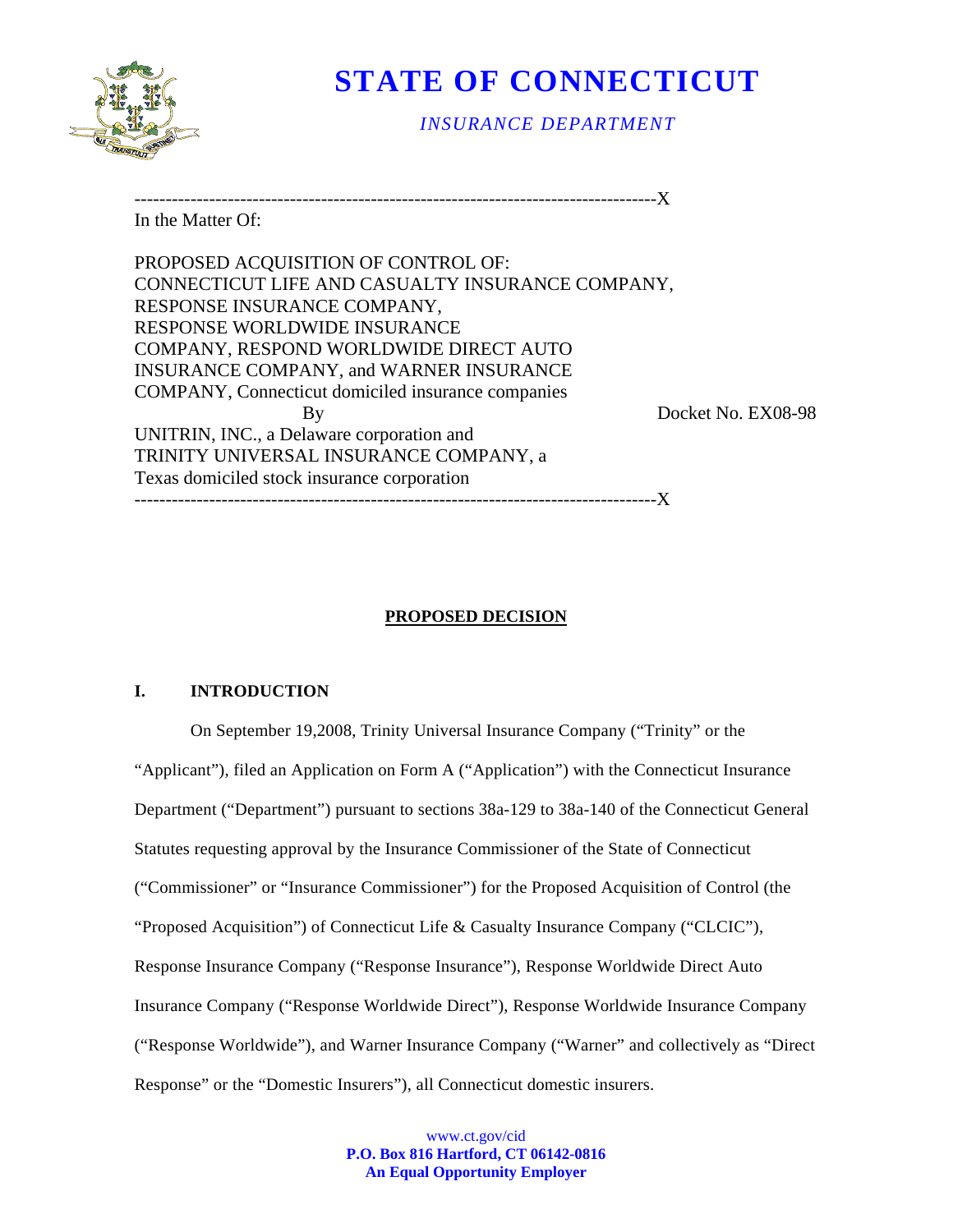Supplemental information was subsequently requested by the Department and provided by the Applicant. An amended Form A was filed with the Department on November 13, 2008. On November 13, 2008, Trinity amended the Application to include Unitrin Inc. ("Unitrin" and collectively with Trinity, "Applicants") as an Applicant. The Amended Form A amends and restates in its entirety the original Form A text and also includes certain new and revised exhibits.

The Proposed Acquisition will be effected pursuant to the terms of a Stock Purchase Agreement ("Agreement") dated as of August 29,2008, among Trinity, James M. Stone ("Stone"), The Plymouth Rock Company Incorporated ("PRC"), Mory Katz ("Katz"), Morgan Stanley Capital Partners III, L.P., MSCP III 892 Investors, L.P., Morgan Stanley Capital Investors, L.P., D.R. Investors, L.P. and DR Investors II, L.P.(collectively "MetalMark" and with Stone, PRC, Katz, the "Selling Shareholders").

On November 21, 2008, Insurance Commissioner Thomas R. Sullivan ("Commissioner") issued a notice of hearing, in which he ordered that a public hearing concerning the application for approval of the Proposed Acquisition of Control of the Domestic Insurers be held on December 10, 2008. The hearing notice was subsequently published in the *Hartford Courant*, and *New Haven Register* once a week for two consecutive weeks. The notice of hearing was also filed by the Department with the Office of the Secretary of State on November 21, 2008 and was published on the Department's Internet website. In accordance with section 38a-8-48 of the Regulations of the Connecticut State Agencies, the Applicants and Domestic Insurers were designated as parties to this proceeding.

On December 1, 2008, On December 1, 2008, Connecticut Life & Casualty Insurance Company merged into Response Worldwide Insurance Company.

The following individuals participated in and/or testified at the public hearing on behalf of the Applicants and the Domestic Insurer:

James A. Schulte, President, Trinity Universal Insurance Company, David F. Bengston, Vice President, Unitrin, Inc., Richard Roeske, Vice President and Chief Accounting Officer,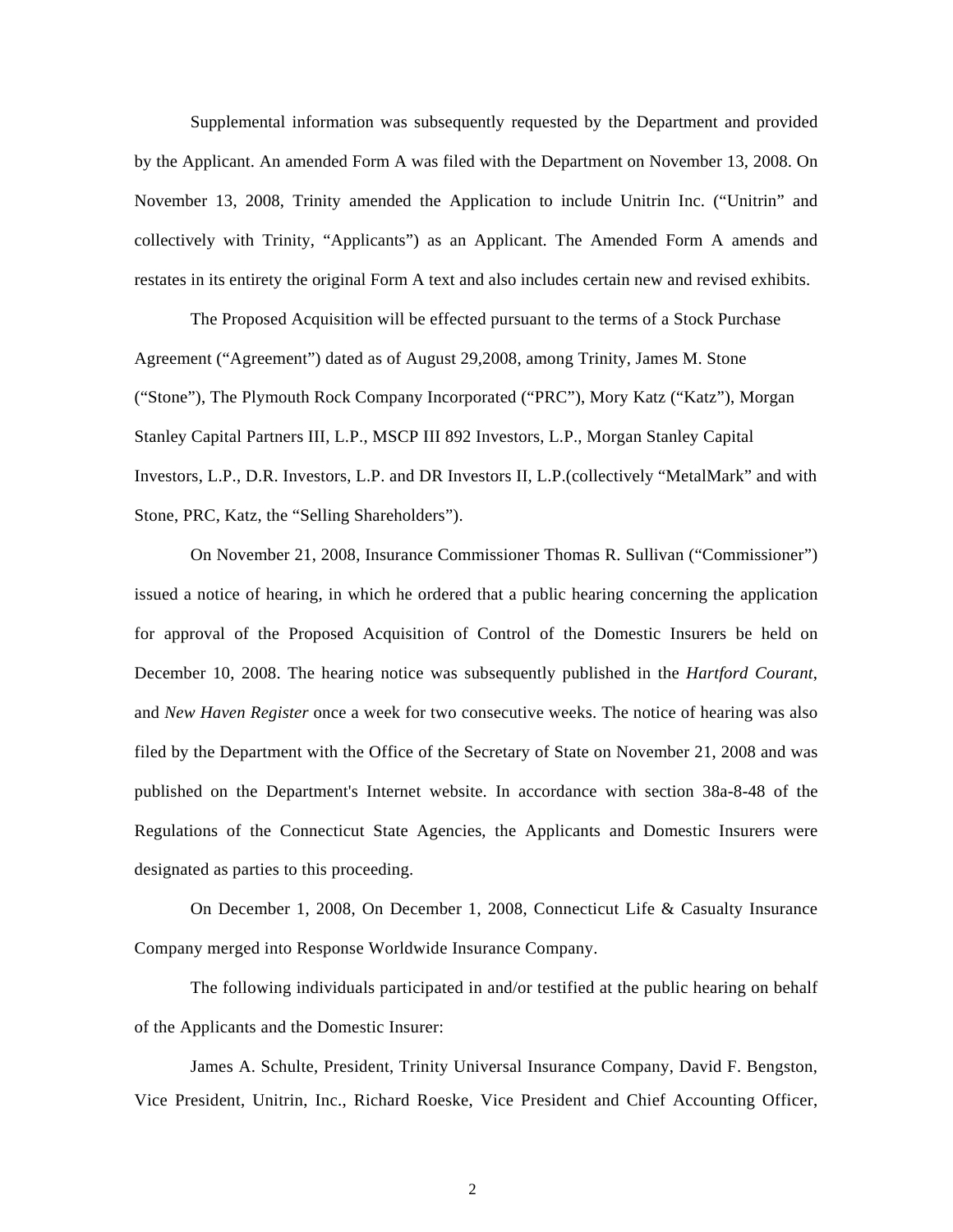Unitrin, Inc. and Treasurer, Trinity Universal Insurance Company, Timothy Bruns, Executive Vice President, Unitrin Direct ,Scott Renwick, Senior Vice President, Secretary and General Counsel, Unitrin, Inc., and Samuel Fitzpatrick, Associate General Counsel, Unitrin, Inc. and Secretary of Trinity Universal Insurance Company appeared for the Applicants.

Thomas R. Hrdlick, Esq., Foley & Lardner LLP, and Kathleen D. Monnes, Esq., Day Pitney, LLP, represented the Applicants.

The following Department staff participated in the public hearing:

Beth Cook, Esq., Counsel, and Joan Nakano, Insurance Supervising Examiner.

Pursuant to the published hearing notice, the public was given an opportunity to speak at the hearing or to submit written comments no later than the close of business on December 8, 2008, by an Order dated November 21, 2008. No public officials or members of the public signed up to speak, spoke at the hearing, or submitted written testimony.

#### **II. FINDINGS OF FACT**

After reviewing the exhibits entered into the record of this proceeding, and based on the testimony of the witnesses, the undersigned makes the following findings of fact:

- 1. Unitrin is an Illinois based, publicly held insurance holding company.
- 2. Unitrin is a diversified financial services company with subsidiaries engaged in the property and casualty insurance, life and health insurance and automobile finance businesses.
- 3. Unitrin's main administrative office address is One East Wacker Drive, Chicago, Illinois 60601.
- 4. Trinity is a property and casualty insurance company domiciled in Texas.
- 5. Trinity's main administrative office address is 12926 Gran Bay Parkway West, Jacksonville, Florida 32258.
- 6. Trinity is a wholly-owned subsidiary of Unitrin and is the lead company member of Unitrin's Property and Casualty Insurance Group ("Group").
- 7. The Group currently consists, for A.M. Best rating purposes, of nineteen property and casualty insurance companies and is ranked as the forty-second largest property and casualty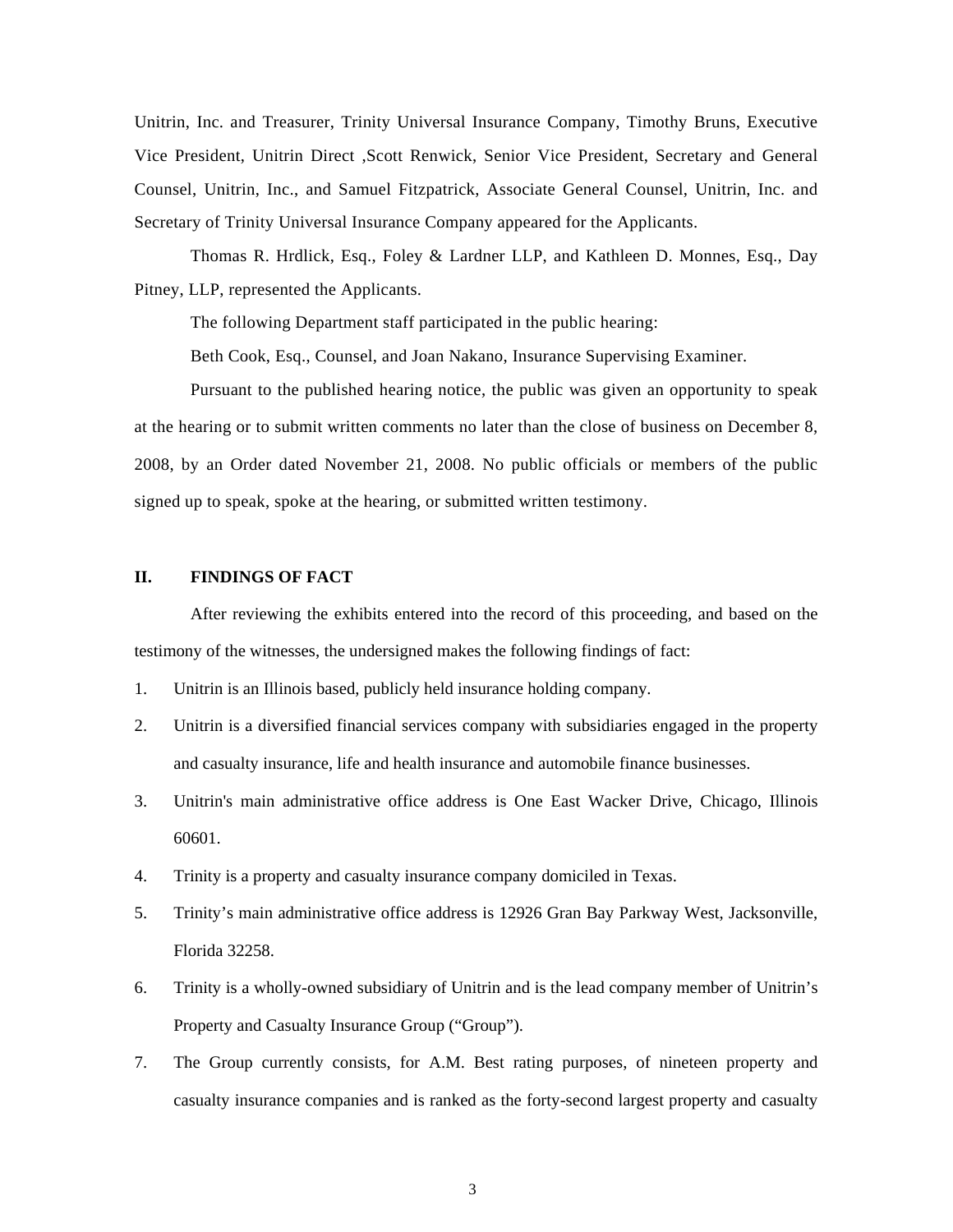group and the twenty-second largest automobile insurance writer in the United States when measured using 2007 net premiums.

8. The Group has been rated as follows:

| A.M. Best         | (stable)                         | Financial Strength Rating = A   Long-term Issuer Credit Rating = a<br>(stable) |  |
|-------------------|----------------------------------|--------------------------------------------------------------------------------|--|
| Standard & Poor   |                                  | Financial Strength Rating = $A \mid$ Counterparty Credit Rating = $A$          |  |
|                   | (negative watch)                 | (negative watch)                                                               |  |
| Moody's (assigned | Financial Strength Rating $= A2$ |                                                                                |  |
| to Trinity)       | (stable)                         |                                                                                |  |

- 9. From a public reporting, branding and management standpoint, Unitrin has organized its property and casualty insurance operations into four distinct segments which are Kemper, Unitrin Specialty, Unitrin Direct and the property insurance business of Unitrin's Life and Health Insurance Segment.
- 10. Trinity intends for the Domestic Insurers to become part of the Unitrin Direct segment if the Proposed Acquisition is approved.
- 11. Trinity's subsidiaries which comprise the Unitrin Direct business segment write a broad spectrum of automobile insurance risks, ranging from preferred to nonstandard private passenger automobile customers, personal homeowners, renters and condo insurance in selected markets.
- 12. Unitrin Direct businesses write insurance primarily through direct mail, web insurance portals, its web site and other various forms of advertising. One subsidiary specializes in the sale of personal automobile and homeowners insurance through employer-sponsored voluntary benefit programs and affinity relationships.
- 13. Each of the Domestic Insurers is an insurance company that is a wholly-owned subsidiary of Direct Response Corporation ("DRC"), a privately held Delaware general business corporation.
- 14. The principal business addresses of the Domestic Insurers are 500 South Broad Street, Meriden, CT 06450.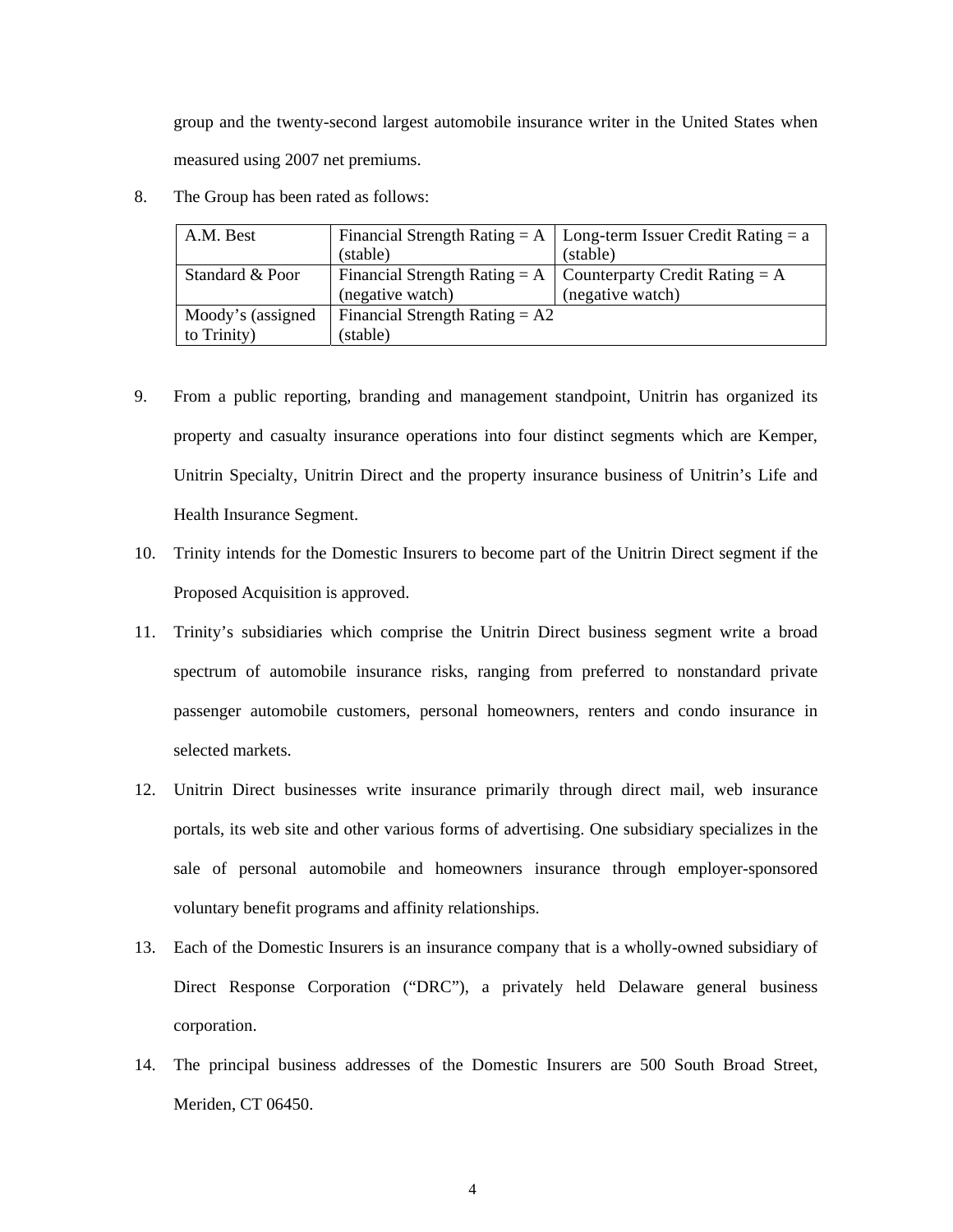- 15. DRC has approximately 435 total employees located in Meriden, CT and three other locations in St. Louis, Missouri, Melville, New York and Bellevue, Washington.
- 16. The Domestic Insurers offer property and casualty products, focusing on low cost auto insurance marketed principally on a direct to the consumer basis.
- 17. The Domestic Insurers have been assigned a financial strength rating of  $B_{++}$  and a long-term issuer credit rating of bbb from A.M. Best for 2008.
- 18. As of September 30, 2008, the Domestic Insurers reported the following statutory balance sheet accounts:

| As of       | Connecticut   | Response     | Response    | Response      | Warner     |
|-------------|---------------|--------------|-------------|---------------|------------|
| September   | Life $\&$     | Insurance    | Worldwide   | Worldwide     | Insurance  |
| 2007        | Casualty      | Company      | Direct Auto | Insurance     | Company    |
|             | Insurance     |              | Insurance   | Company       |            |
|             | Company       |              | Company     |               |            |
| Assets      | 25,427,754    | 78,389,578   | 46,481,906  | 64,164,594    | 28,646,292 |
| Liabilities | 17,850,375    | 25, 225, 178 | 33,580,233  | 46,236,977    | 9,172,582  |
| Capital and |               |              |             |               |            |
| Surplus     |               |              |             |               |            |
|             | 7,577,379     | 53,164,400   | 12,901,673  | 17,927,618    | 19,473,710 |
| Net Income  |               |              |             |               |            |
| (Loss)      |               |              |             |               |            |
|             | (1, 153, 053) | 2,867,587    | (2,501,815) | (4, 135, 221) | (432, 282) |
| Premium     |               |              |             |               |            |
| Earned      | 13,542,606    | 16,928,248   | 24,828,110  | 36,113,615    | 6,771,301  |

- 19. Control of the Domestic Insurers will be acquired pursuant to the terms of a Stock Purchase Agreement ("Agreement") dated as of August 29, 2008, among Trinity and the Selling Shareholders.
- 20. Trinity will pay to the Selling Shareholders an aggregate base price of \$220,000,000 in cash, plus or minus, subject to certain adjustments relating to the after-tax appreciation or depreciation of the securities portfolio owned by DRC and its subsidiaries, and the consolidated GAAP net after tax income or loss of DRC and its subsidiaries for the period from January 1, 2008 through the base date.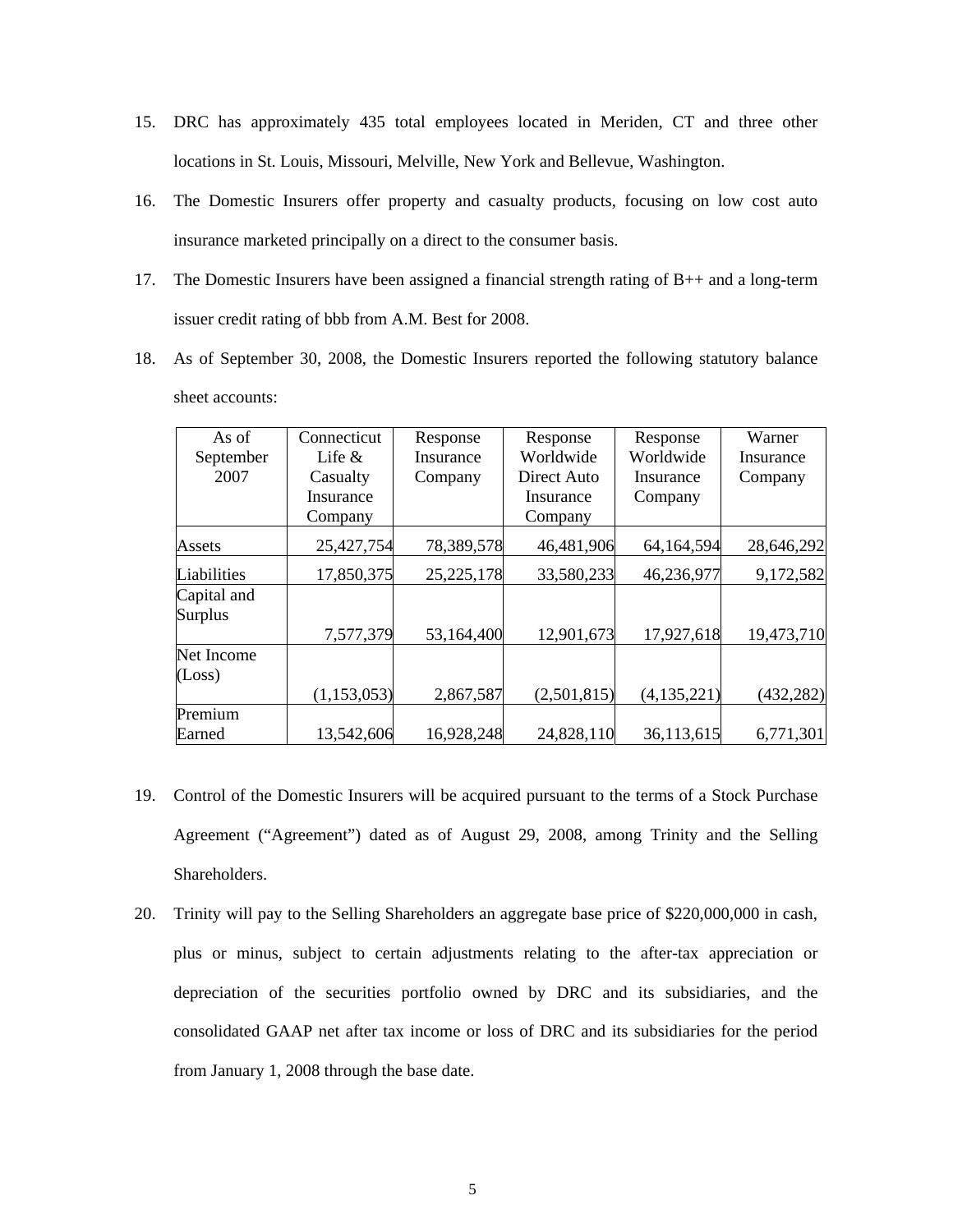- 21. The purchase price will be paid from Trinity's internal resources. Trinity does not anticipate borrowing any funds to pay the purchase price.
- 22. The biographical affidavits of the members of the board of directors and officers of the Applicants, which include the individual's educational background, professional credentials, and employment history, are included in the record and the files of the Insurance Department.
- 23. After the Proposed Acquisition, the Boards of Directors ("Board") of the Domestic Insurers will be:
	- David F. Bengsteon
	- John M. Boschelli
	- Eric J. Draut
	- Samuel L. Fitzpatrick
	- Edward J. Konar
	- Richard Roeske
	- James A. Schulte
	- Donald G. Southwell
- 24. After the Proposed Acquisition, the Applicants do not anticipate making any changes to the present executive officers of the Domestic Insurers.
- 25. Following the Closing, the Domestic Insurers will continue to maintain their separate corporate existence.
- 26. The Applicants plans for DRC for the first year following the Proposed Acquisition would be to stabilize the business, maintain needed human resources through the transition period, integrating systems and evaluating redundant staffing areas.
- 27. It is anticipated there would be staffing reductions from both the existing Unitrin Direct business segment and DRC with the plan to absorb attrition and maintain approximately 75% of the current levels in the Meriden, Connecticut office for the foreseeable future.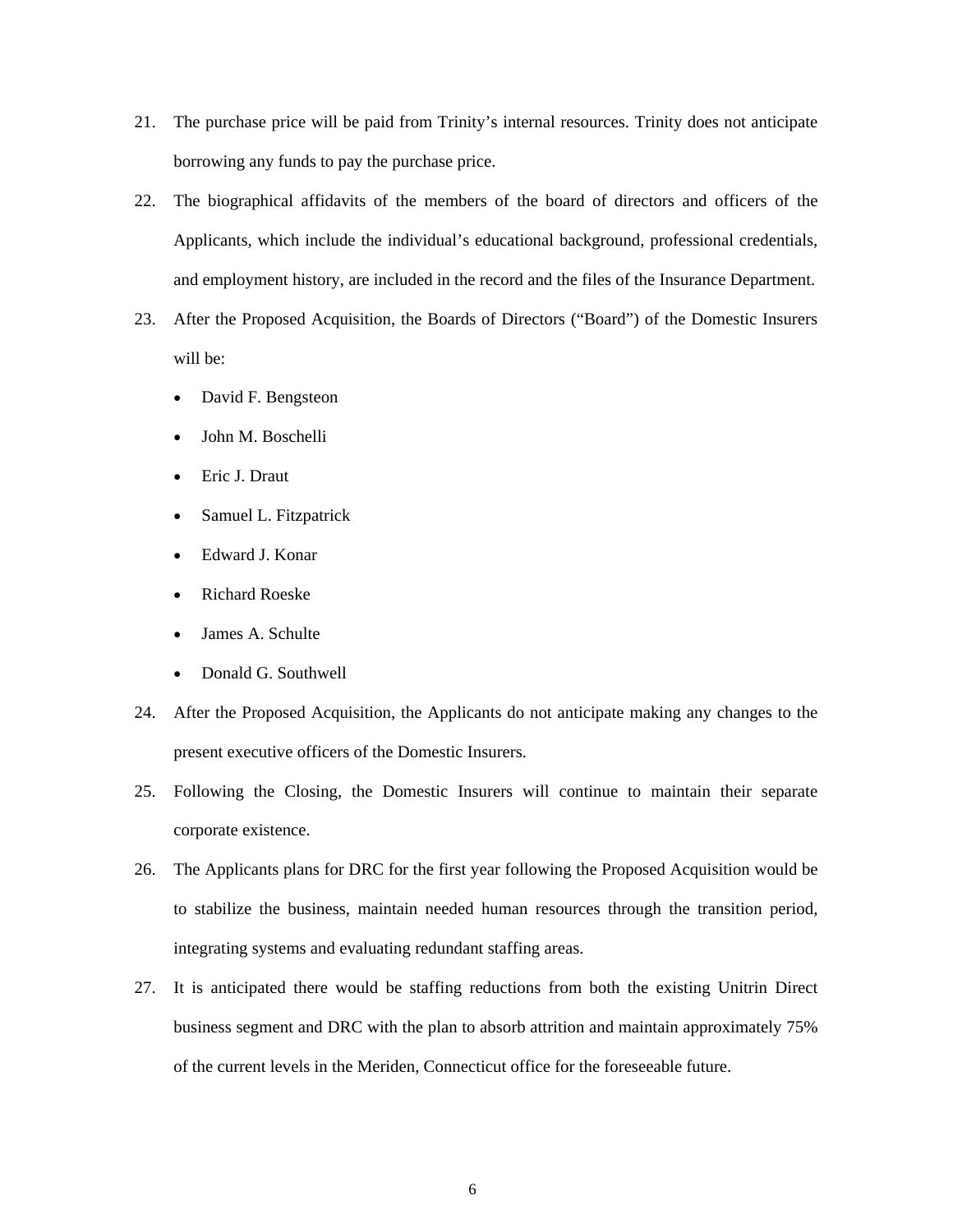- 28. In the second year following the closing of the Proposed Acquisition, the objective would be to stabilize revenue and achieve profitability.
- 29. The Domestic Insurers will maintain their current licenses and write business in the states they currently serve.
- 30. In connection with requesting the Department's approval of the pending Amended and Restated Form A Statement, and the Department's subsequent approval of 100% quota share reinsurance agreements between Trinity and the Domestic Insurers, Mr. Bengston and Mr. Shulte testified that Unitrin would commit that, within two (2) years following the closing of the acquisition, Unitrin would file applications with the Department seeking its approval of the redomestication of at least two (2) of the Domestic Insurers to a state or states to be determined.
- 31. The Domestic Insurers' executive offices and headquarters will remain in Connecticut.
- 32. The Domestic Insurers' books and records will continue to be maintained in Connecticut.
- 33. Three years of statutory financial projections for the Domestic Insurers are included in the records and files of the Insurance Department.
- 34. Other than as disclosed in the Amended Form A, the Applicants have no present plans or proposal to cause the Domestic Insurers to declare an extraordinary dividend or make other distributions, liquidate the domestic insurer, sell the Domestic Insurers' assets, merge or consolidate the Domestic Insurers with any person or persons, make any other material change in the Domestic Insurance business operations or corporate structure or management, or cause the Domestic Insurer to enter into material contracts.
- 35. Neither the Applicants nor any person controlling, controlled by or under common control with the Applicants or any person listed as a director or executive officer beneficially owns or has, directly or indirectly a right to acquire beneficially any voting securities of any of the entities of the Domestic Insurers or any securities convertible into or evidencing a right to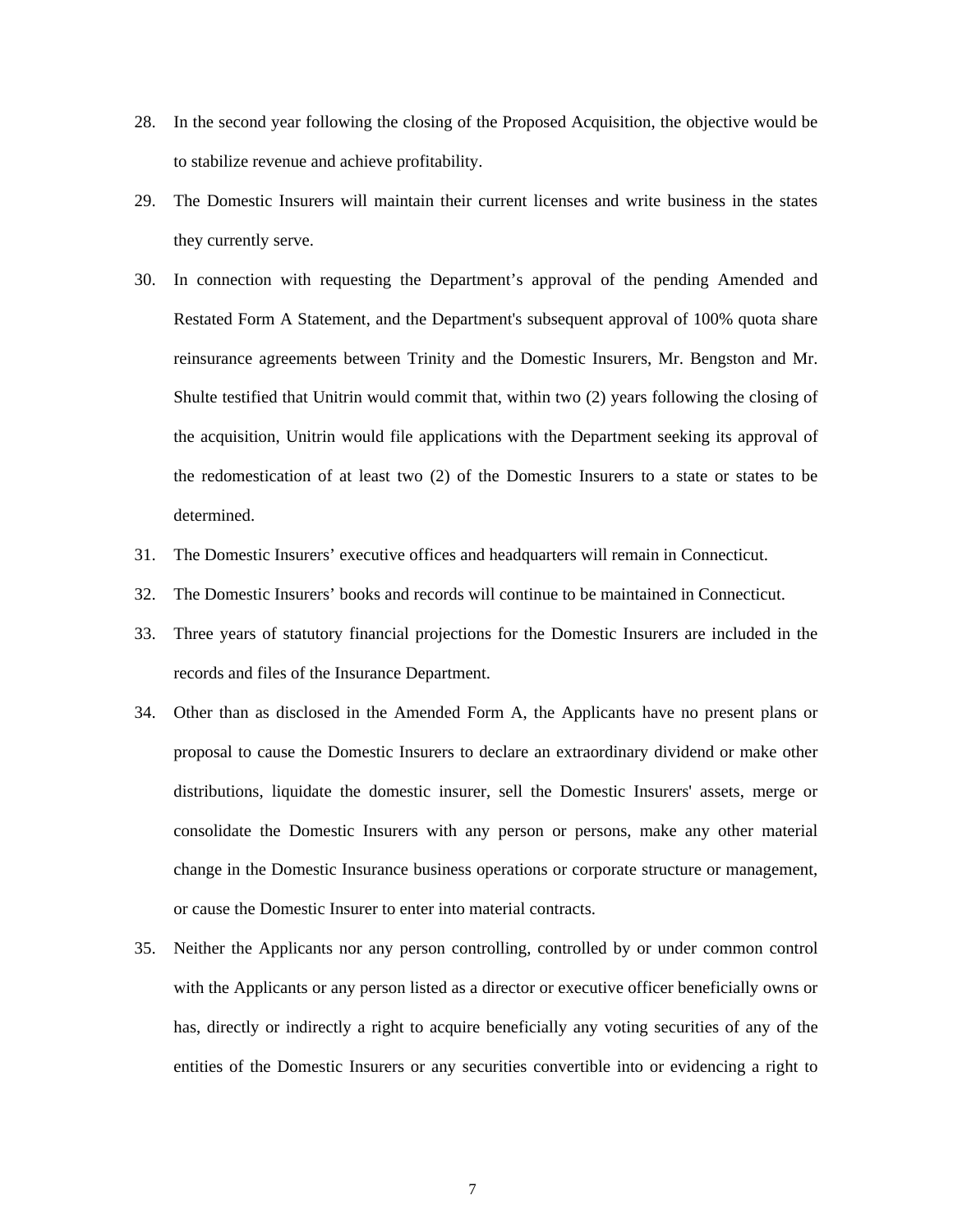acquire any such voting securities whether or not such right of conversion or acquisition is exercisable immediately or at some future time.

- 36. There are no contracts, arrangements, or understandings, whether oral or in writing relating, directly or indirectly, to any voting securities of the entities comprising the Domestic Insurers or any securities convertible into or evidencing a right to acquire any such voting securities whether or not such right of conversion or acquisition is exercisable immediately or at any future time involving Applicants, or any other person listed as director or executive officer.
- 37. There have been no purchases, directly or indirectly, of any voting securities of the entities comprising the Domestic Insurers by the Applicants, any person controlling, controlled by or under common control with the Applicant or any other person listed as directors or executive officer during the 12 calendar month preceding the filing of the amended Form A.
- 38. There have been no recommendations to purchase, directly or indirectly, any voting security of the entities comprising the Domestic Insurers made by the Applicants, any person controlling, controlled by or under common control with the Applicants or any person listed as director or executive officer, or by anyone based upon interviews or at the suggestion of the Applicants, any person controlling, controlled by or under common control with the Applicants or any person listed as director or executive officer during the 12 calendar months preceding the filing of the Amended Form A.
- 39. The Proposed Affiliation will not substantially lessen competition of insurance in the State of Connecticut or tend to create a monopoly therein.
- 40. Unitrin filed on September 17, 2008 the Notification and Request Form for Certain Mergers and Acquisitions as required by the Hart-Scott-Rodino Anti-Trust Improvements Act of 1976 with the Federal Trade Commission ("FTC") and the Department of Justice ("DOJ"). On September 26, 2008, the FTC granted early termination of the 30-day waiting period.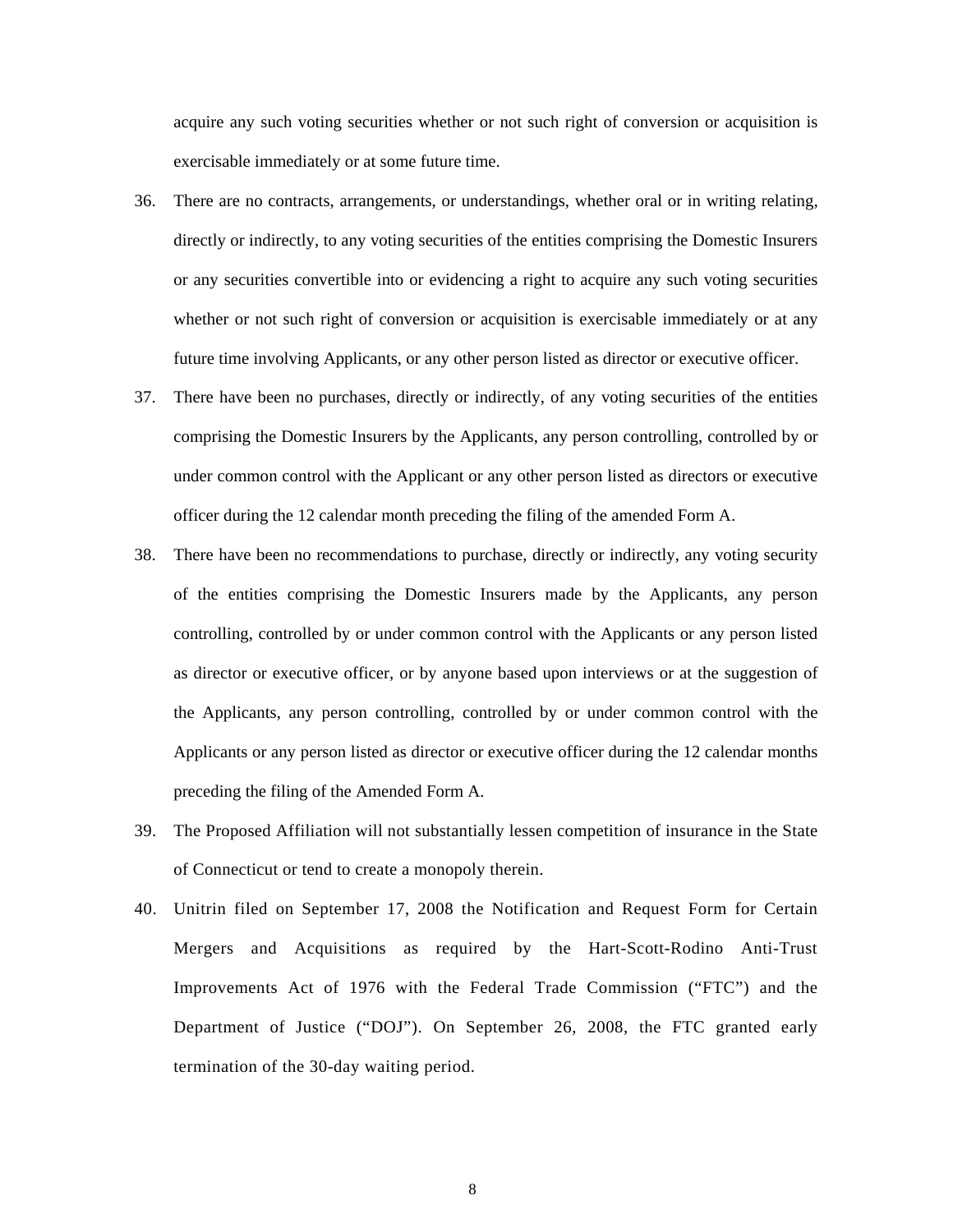#### **III. DISCUSSION**

Section 38a-132(b) of the Connecticut General Statutes specifically requires the approval of the proposed acquisition of control of the Domestic Insurers unless it is determined that:

- (A) After the change of control, the Domestic Insurers would not be able to satisfy the requirements for the issuance of licenses to write the lines of business for which they are presently licensed;
- (B) The effect of the merger or other acquisition of control would be to substantially lessen competition of insurance in this state or tend to create a monopoly in Connecticut;
- (C) The financial condition of the acquiring party is such as might jeopardize the financial stability of the Domestic Insurers or prejudice the interest of its policyholders;
- (D) The plans or proposals which the acquiring party has to liquidate the Domestic Insurers, sell its assets or consolidate or merge it with any person, or make any other material change in its business or corporate structure or management, are unfair and unreasonable to policyholders of the Domestic Insurers and not in the public interest;
- (E) The competence, experience and integrity of those persons who would control the operations of the Domestic Insurers are such that it would not be in the interest of the policyholders of the Domestic Insurers and of the public to permit the merger or other acquisition of control; or
- (F) The acquisition of control of the Domestic Insurers is likely to be hazardous or prejudicial to those buying insurance.

#### **A. The ability of the Domestic Insurers to satisfy the requirements for the issuance of a license to write the lines of business for which they are presently licensed following the proposed acquisition of control.**

The Domestic Insurers are domestic insurance companies currently licensed pursuant to section 38a-41 of the Connecticut General Statutes for various property and casualty lines of business. Section 38a-72 of the Connecticut General Statutes requires that a domestic stock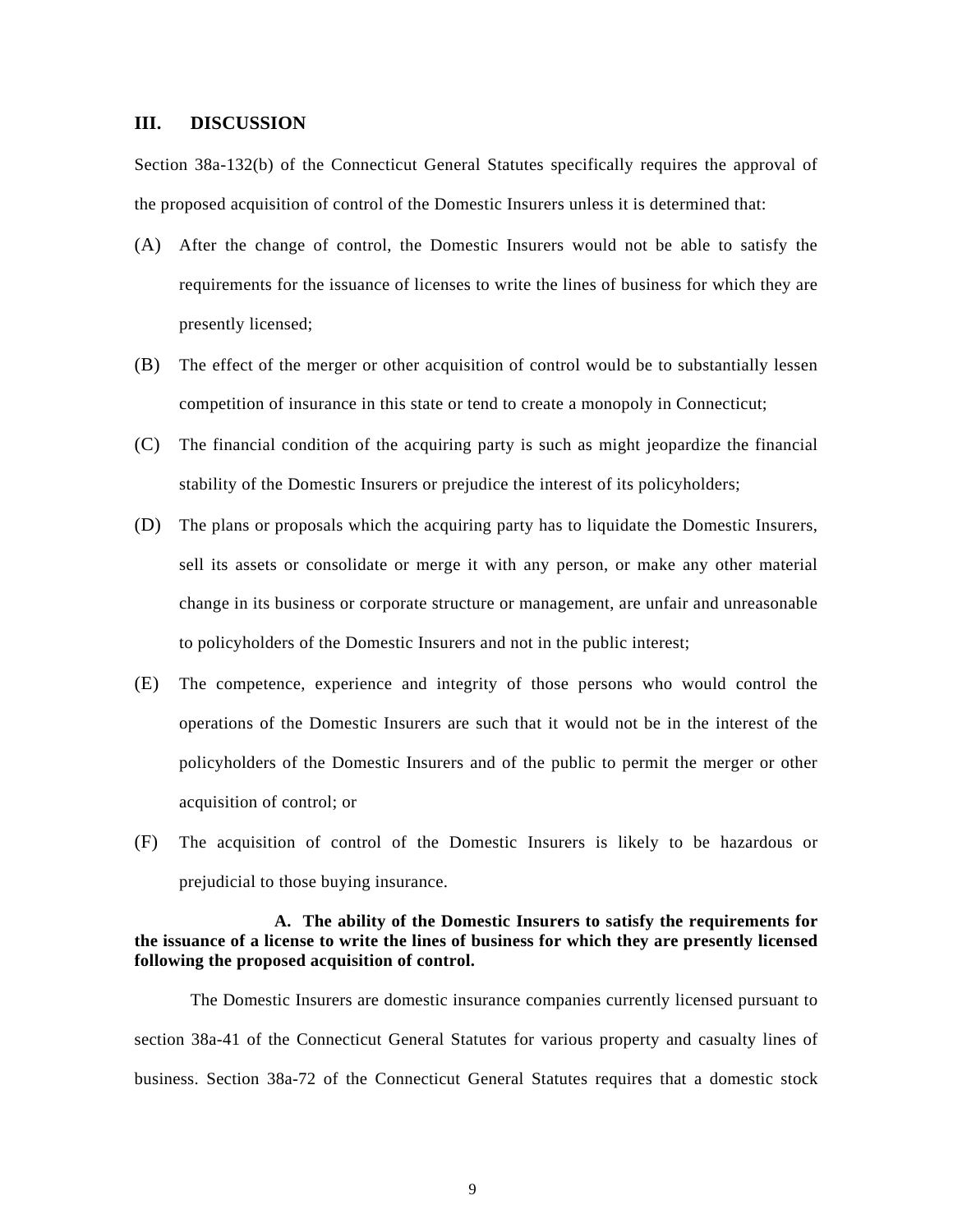property-casualty insurance company must have a minimum of \$2,000,000 in capital and \$2,000,000 in paid-in surplus in the aggregate.

The Domestic Insurers currently satisfy the requirements for the issuance of a license to write the lines of business for which they are licensed.

As noted in the finding of fact, following consummation of the Proposed Affiliation, the Applicants have no plans or proposals to liquidate the Domestic Insurers, to sell their assets, merge or consolidate the Domestic Insurers with any other person or entity. There are no plans for the Domestic Insurers to enter into any material contract, agreement, arrangement or transaction of any kind with any person or entity.

#### **B. Whether the effect of the merger would be to substantially lessen competition of insurance in this state or tend to create a monopoly herein.**

There was no finding that the Proposed Affiliation by the Applicants of the Domestic Insurers would substantially lessen competition or create a monopoly.

### **C. Whether the financial condition of the Applicant is such as might jeopardize the financial stability of the Domestic Insurer or prejudice the interest of their policyholders.**

Substantial evidence contained in the Form A Application and the supplemental information submitted to the Department indicates that the financial condition of the Applicants will not jeopardize the financial condition of the Domestic Insurers following the Proposed Acquisition.

**D. Whether the plans or proposals which the Applicant has to liquidate the Domestic Insurer, sell its assets or consolidate or merge it with any person, or to make any other material change in its business or corporate structure or management, are unfair and unreasonable to policyholders of the Domestic Insurer and not in the public interest.** 

The record reveals that the Applicants have no current plans or proposals to liquidate the Domestic Insurers, to sell their assets, or consolidate or merge them with any other entity.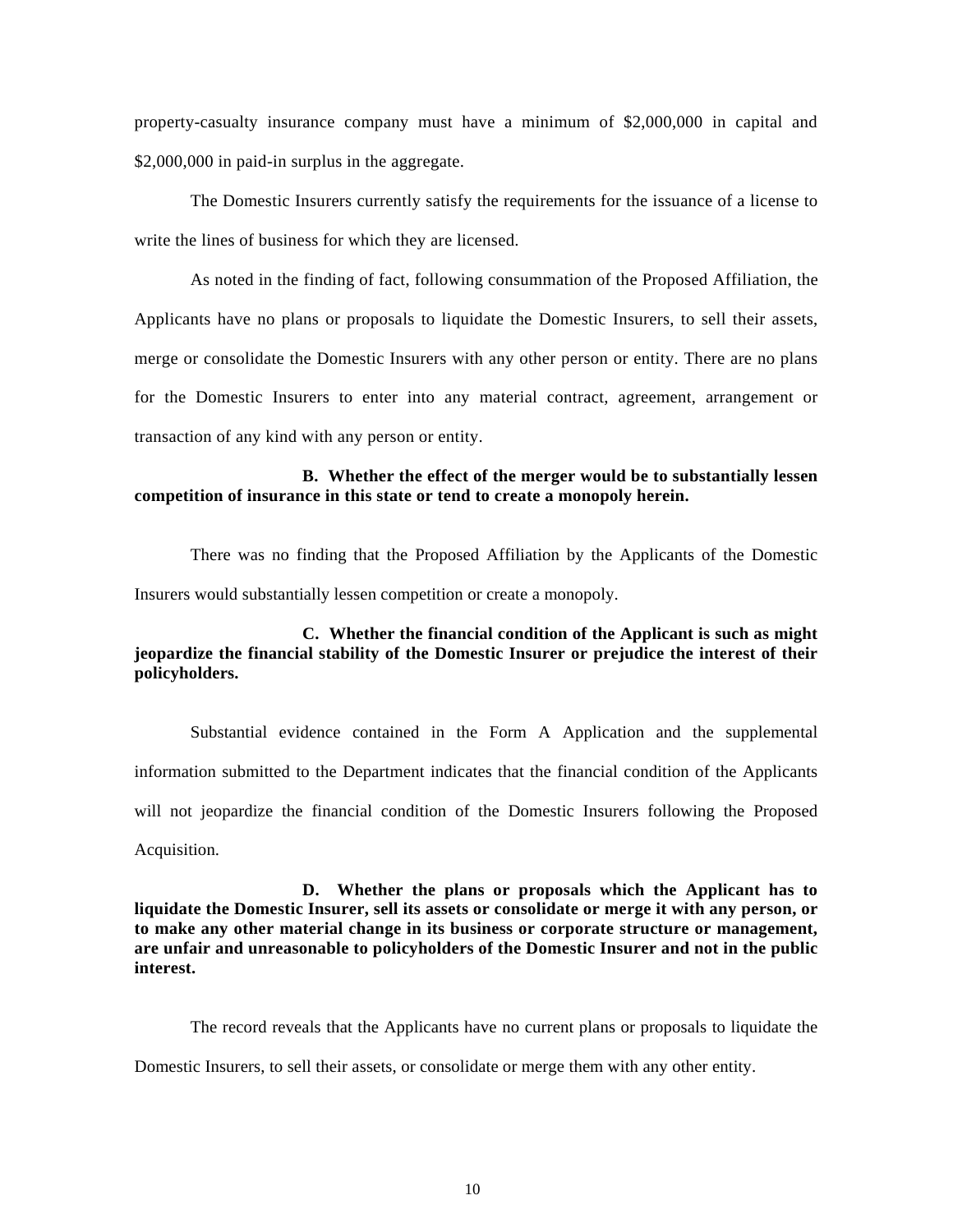The Applicant has no present intention to materially alter the plans of the Domestic Insurers regarding its current product offerings or plan of operations.

Accordingly, the record supports the conclusion that there are no material plans or proposals for the Domestic Insurers that are unfair and unreasonable to policyholders of the Domestic Insurers or not in the public interest.

#### **E. Whether the competence, experience and integrity of those persons who would control the operations of the Domestic Insurer are such that it would not be in the interest of the Policyholders of the Domestic Insurer and the public to permit the merger or other acquisition of control**

The record includes the biographical affidavits of those individuals who will serve as members of the boards and as officers of the Applicants and the Domestic Insurers following the change of control. The biographical affidavits disclose each individual's educational background, professional credentials and their employment history. In addition, the Applicants have represented, and the biographical affidavits confirm, that during the last ten years none of the proposed directors or officers of the Applicants and Domestic Insurers have been convicted in a criminal proceeding (excluding minor traffic violations) or have been convicted or otherwise penalized for violating any federal or state law regulating the business of insurance, securities or banking, (or in the case of an alien person, such equivalent provision as applicable). During the last ten years, none of the proposed directors or officers of the Applicants have been subject of any proceeding under the Federal Bankruptcy Code, (or in the case of an alien person, such equivalent provision as applicable) or have been affiliated with a business or organization which has subject to such proceeding.

Furthermore, no proposed director or officer of the Applicants or the Domestic Insurers has had a revocation, suspension or disciplinary sanction imposed against him or her by a governmental agency. None of the filed biographical affidavits contain any information that reflects negatively on the integrity of these individuals. The competence, experience, and integrity of those persons who would control the operations of the Domestic Insurers after the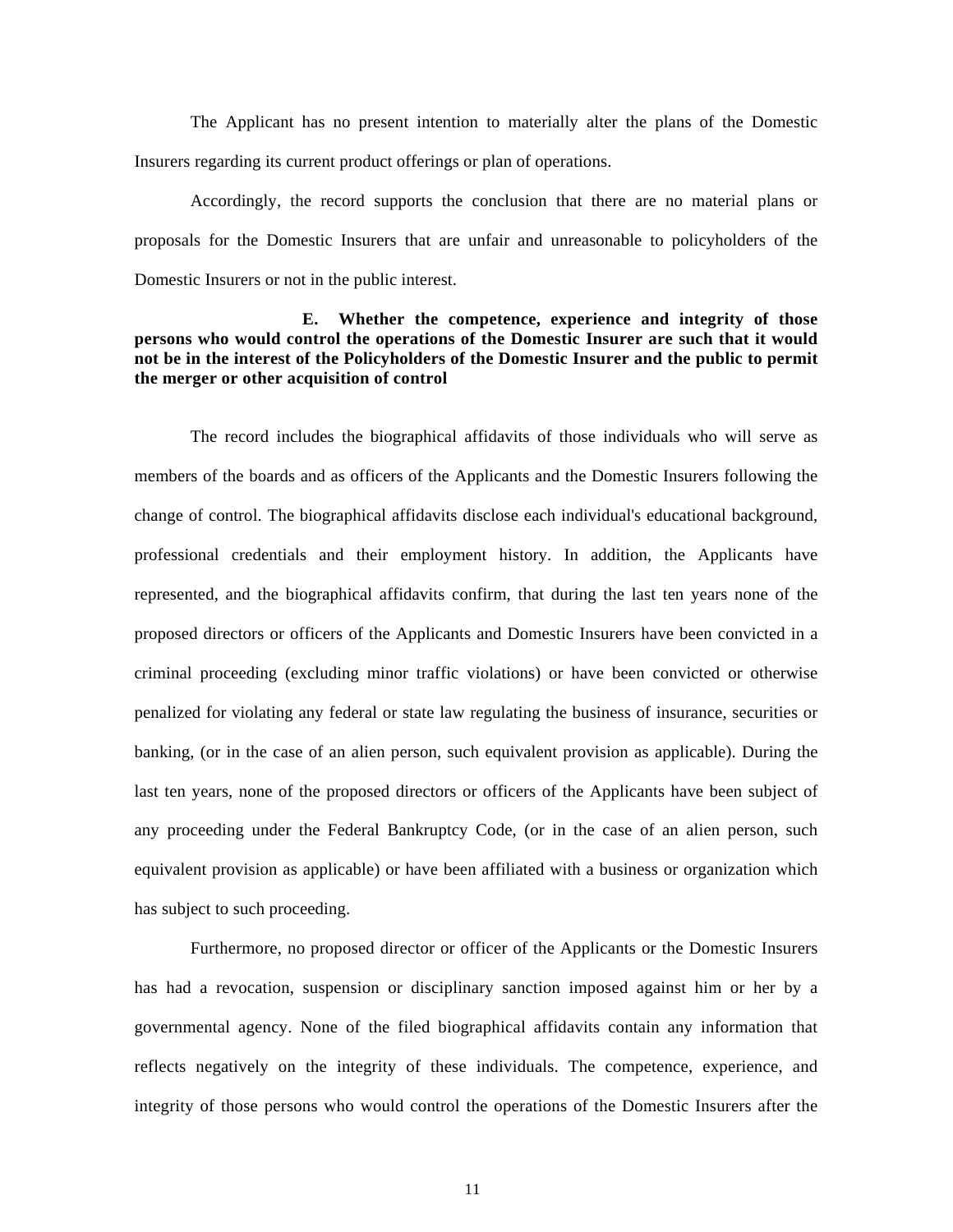Proposed Acquisition is such that it would be in the interest of policyholders of the Domestic Insurers, and in the public interest, to permit the Proposed Acquisition.

## **F. Whether the acquisition is likely to be hazardous or prejudicial to those buying insurance.**

Based on the financial strength of the Applicants, the affirmation that the current plans for the Domestic Insurers will not disrupt the Applicants' or the Domestic Insurers' current policyholders, as well as provision of a strong and stable financial environment for the Domestic Insurers, is not likely to be hazardous to those buying insurance.

Accordingly, assuming compliance with all Connecticut's insurance statutes and regulations, it is reasonable to conclude that the Proposed Acquisition of control of the Domestic Insurers is not likely to be hazardous to those buying insurance.

#### **IV. RECOMMENDATION**

Accordingly, based on the foregoing findings of fact and discussion, the record of the December 10, 2008 public hearing, and the recommendation of the Insurance Department staff, the undersigned concludes that the Applicants have satisfied the statutory criteria as provided in section 38a-132(b) of the Connecticut General Statutes. Accordingly, the undersigned recommends that the Insurance Commissioner find, pursuant to section 38a-132(b) of the Connecticut General Statutes that after the Proposed Acquisition of control (a) the Domestic Insurers will be able to satisfy the requirements for the issuance of a license; (b) the effect of the acquisition of control will not substantially lessen competition in this state or tend to create a monopoly therein; (c) the financial condition of the Applicants is not such as might jeopardize the financial stability of the Domestic Insurers or prejudice the interest of their policyholders; (d) the plans or proposals for the Domestic Insurers, are not unfair and unreasonable to their policyholders, and are in the public interest; (e) the competence, experience and integrity of the management of the Applicants is such that it would be in the interest of policyholders of the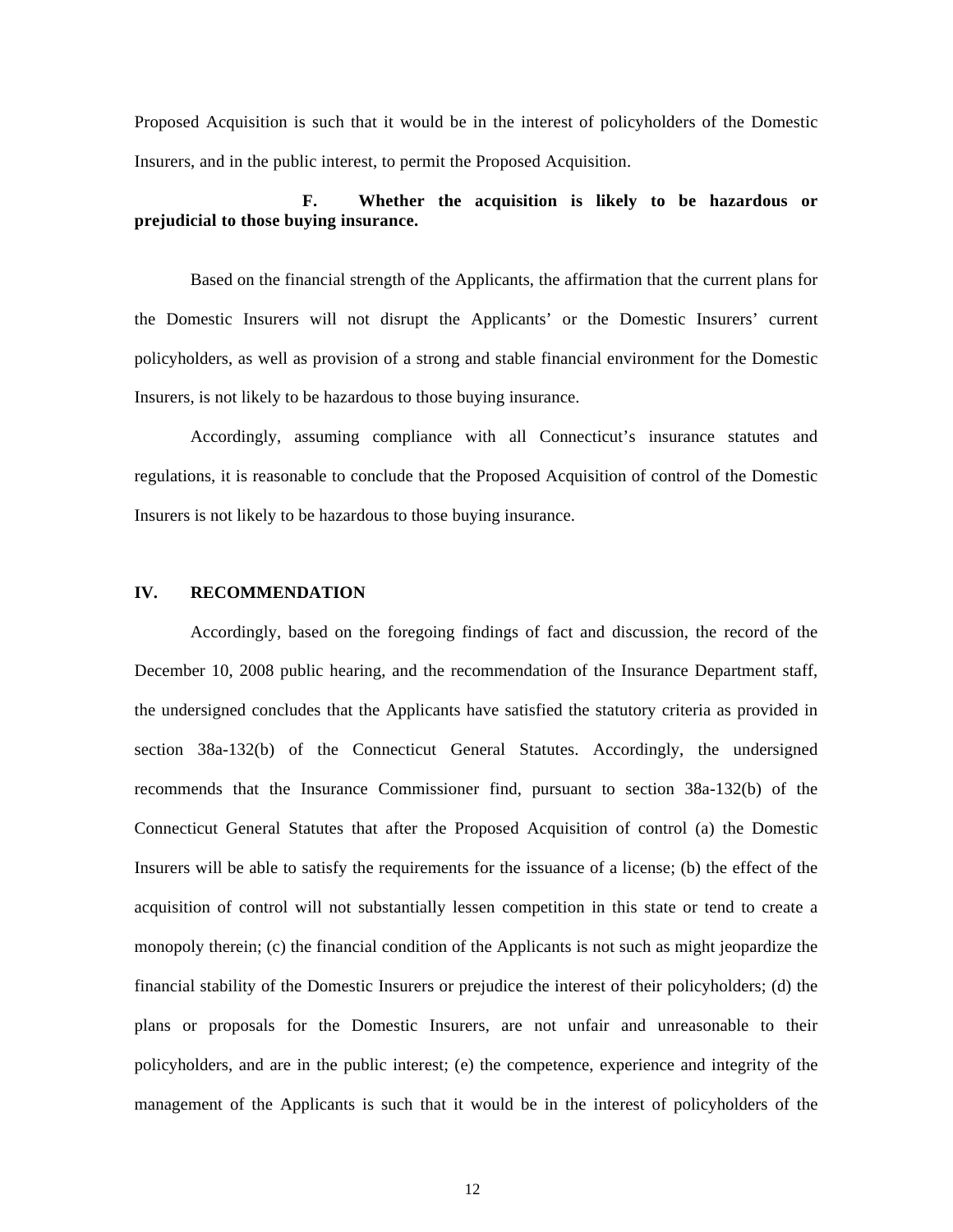Domestic Insurers, and of the public to permit the Proposed Acquisition of control; and (f) the acquisition of control of the Domestic Insurers is not likely to be hazardous or prejudicial to those buying insurance.

Accordingly, the undersigned recommends the following orders:

1. The Form A Application of the Applicants in which they seek approval to acquire control of Domestic Insurers be approved.

2. The Applicants and Domestic Insurers shall comply with their commitments as set forth in the Proposed Final Decision.

3. The Applicants shall provide the Insurance Department with written confirmation of the consummation of the acquisition of control by the end of the month the acquisition of control takes place.

4. For a period of two (2) years, the Applicants shall file semiannually with the Insurance Department, commencing six months from consummation of the transaction, a report under oath of its business operations in Connecticut, including but not limited to, any change to the business of the Domestic Insurers; employment levels; changes in offices of the Domestic Insurers; any changes in location of its operations in Connecticut; charitable contributions made to Connecticut entities; and, notice of any statutory compliance or regulatory actions taken by other state regulatory authorities against the Applicants and the Domestic Insurers.

5. The Applicants should provide the Department with the names and titles of those individuals who will be responsible for filing an amended Insurance Holding Company System Annual Registration Statement pursuant to section 38a-138-10 of the Regulations of Connecticut State Agencies.

6. Within thirty (30) days following the end of the month in which the Proposed Acquisition is consummated, the Domestic Insurers shall file a request for a waiver of the requirements of section 38a-136(i) of the Connecticut General Statutes.

13